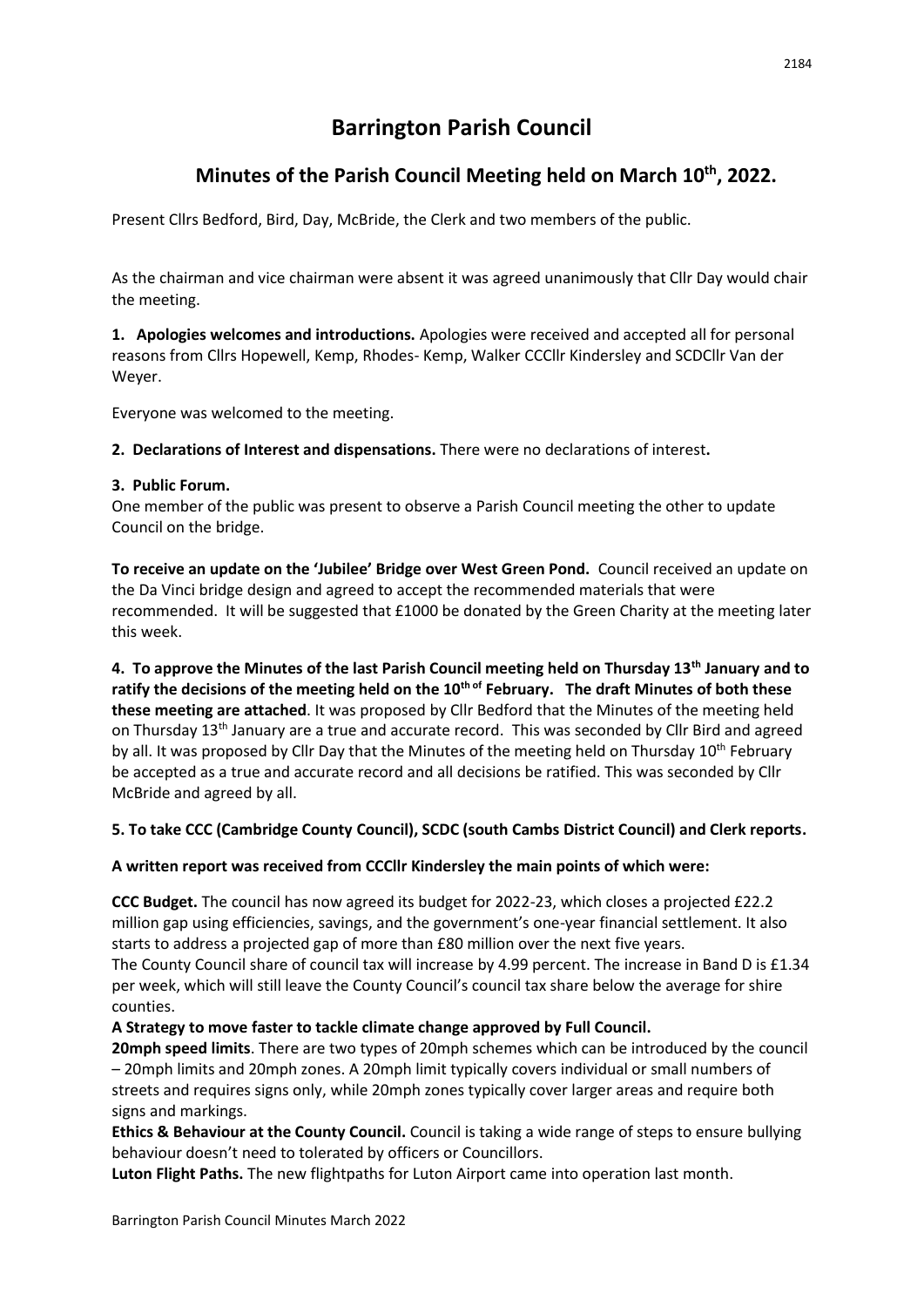**Paper Food Bags** Residents wanting the brown paper food bags issued by South Cambs DC can pick them up from the Parish Council office. They cost 60p a bundle.

**Community Chest Grants for the Queen's Platinum Jubilee.** SCDC would like to support communities in marking 'The Queen's Platinum Jubilee'. The criteria for the Community Chest Grant scheme have been altered until 12 April to allow Parish Councils and community groups to make Jubilee-related applications of up to £700.

**Business Grants.** The last round of Covid Grants is now being allocated and is focused on businesses which have specifically been affected by Omicron. visit [www.scambs.gov.uk/business](http://www.scambs.gov.uk/business)

**Civil Parking Enforcement** SCDC and CCC are working together to introducing civil parking enforcement. This will see responsibilities for dealing with illegal parking shift from Cambridgeshire Police to CCC. This will mean drivers parking illegally, such as on double yellow lines, could be issued a ticket by Civil Enforcement Officers and ordered to pay a penalty charge.

**Focus on Nature** SCDC has just published a Bio Diversity Supplementary Planning Document which you can see a[t https://www.greatercambridgeplanning.org/media/2476/gcsp-biodiversity-spd-feb-](https://www.greatercambridgeplanning.org/media/2476/gcsp-biodiversity-spd-feb-2022.pdf)[2022.pdf](https://www.greatercambridgeplanning.org/media/2476/gcsp-biodiversity-spd-feb-2022.pdf) and which supports the Doubling Nature Strategy published last year.

**Budgeting for Climate Change** SCDC is allocating £6.83m of its £70m total spend to its Zero Carbon Strategy and Action Plan.

**Wild Minds** Young people who would like to attend, or parents or carers who think the course may be suitable for a young person in their care, can register now online:

#### [www.scambs.gov.uk/wildminds](http://www.scambs.gov.uk/wildminds)

**Fixed Term Tenancies.** The fixed term tenancies that SC previously had to issue are now up for renewal and will be replaced with secure tenancies.

**Climate and Environment Fortnight** Recordings of all webinars will be available on the SCDC website. Find out more about what the Council is doing to tackle climate change in South Cambridgeshire at [www.scambs.gov.uk/climate-emergency-and-nature/what-are-we-doing-to](http://www.scambs.gov.uk/climate-emergency-and-nature/what-are-we-doing-to-tackle-climate-change-in-south-cambridgeshire)[tackle-climate-change-in-south-cambridgeshire](http://www.scambs.gov.uk/climate-emergency-and-nature/what-are-we-doing-to-tackle-climate-change-in-south-cambridgeshire)

**SCDC has approved its budget** for next year and set its Council Tax charge from April. Continuing to have one of the lowest Council Tax charges in the country, councillors agreed to raise it by 10 pence a week or £5 a year for a Band D property to enable the Council to continue to transform council services and deliver £230,000 of savings every year.

**Household Support Fund.** All applicants to the fund will continue to be directed to other sources of support as listed in the Household Support Fund Information

pack:https://www.cambridgeshire.gov.uk/asset-library/Household-Support-Fund-Information-Pack-CCC.pdf

**Camsight Support Groups** If you are not already part of one of Cam Sight's monthly groups and would like to be, please contact them. They are a great opportunity to access information and support, as well as meet others and form friendships.

The clerk circulated a written report that included a reminder of the process if Cllrs wish to re-stand for election.

Foxton Travel Hub – proposal for a bus service whether the Travel Hub goes ahead. Another briefing is proposed for the 24th March.

#### **Matters Arising.**

**Emergency tree work**. Trees were damaged in the recent storm and The Herts and Cambs Maintenance Team did a really great job and were very helpful. Bark chippings are going to be put down Back Lane and around the kissing gate. Council would like to record its thanks to Herts and Cambs Ground Maintenance.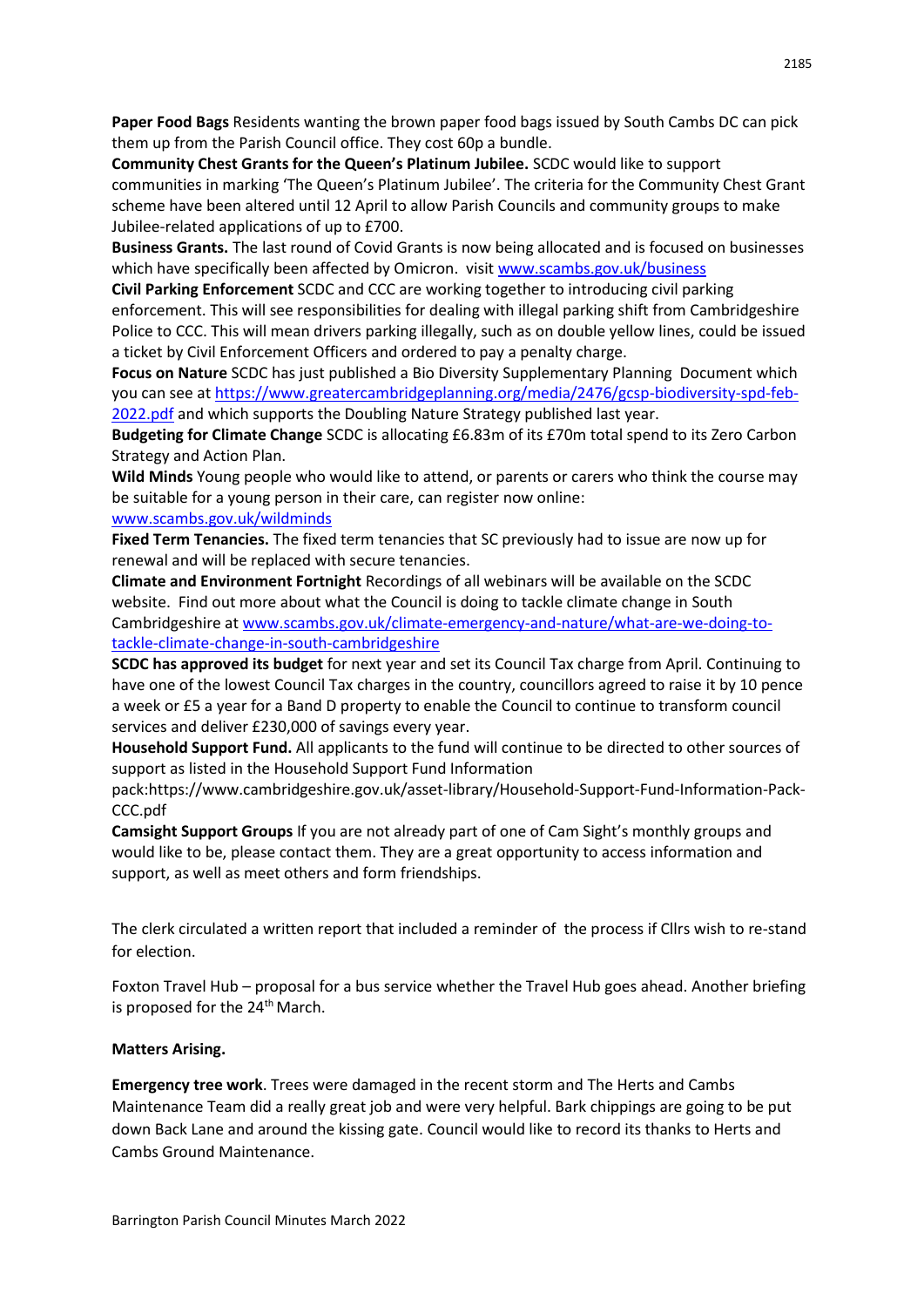**The U5's playground.** The Clerk is working with Herts & Cambs to arrange delivery and distribution of sand.

Other tree work is booked, some later in March and the TPO trees in April.

**Swings.** The Clerk is in the process of obtaining quotes for the rubbing down and repainting of the swing sets on Challis Green and has approached 4 companies/people.

#### **Items for consideration**

**6. Finance** 

# **a) To approve the payments.**

It was proposed to approve the payments listed except for V/N 220 by Cllr Day, seconded by Cllr McBride, and agreed with all in favour.

It was also agreed to fund the West Green 'Jubilee' bridge project. The cost after a donation from the Green Charity will be £1010 (total £2010).

The following questions were raised:

Why are the PC being asked to pay for 2018/19 street lighting bill so long after that date? Is there a statutory limitation on the time we can be billed?

It is a big amount to find that was not budgeted and would therefore payment in instalments be possible, if it needs to be paid?

The Clerk will pass on the above questions to the Responsible Financial Officer (RFO).

#### **Action the Clerk and Responsible Financial Officer**

| 205    | <b>Electricity Charges</b>                      | Southern Electric                                   | 181.07    |
|--------|-------------------------------------------------|-----------------------------------------------------|-----------|
| 206-11 | Salaries, PAYE, NI, Pension                     | <b>Staff</b>                                        | 1698.35   |
| 212    | Bank Charges Lloyds Feb 22                      | Lloyds Bank                                         | 7.00      |
| 213    | Ranger Duties 12.50 hours @ £16.50              | Herts & Cambs Ground Maintenance<br><b>Services</b> | 247.74    |
| 214    | Emergency tree works to Willow on<br>play area, | Herts & Cambs Ground Maintenance<br><b>Services</b> | 348.00    |
| 215    | Playground inspections Feb 2022                 | Herts & Cambs Ground Maintenance<br><b>Services</b> | 114.00    |
| 216    | Cartridges for printer                          | Office Depot                                        | 73.76     |
| 217    | S106 Deed of Variation Jan-Feb 2022             | Mills and Reeve                                     | 1,770.00  |
| 218    | Replace glass at bus shelter                    | <b>GW Shelter Solutions Ltd</b>                     | 236.72    |
| 219    | <b>Jubilee Tree</b>                             | Simpson's Nurseries Ltd                             | 69.76     |
| 220    | Street Light Energy for BPC for<br>2018/19      | <b>Cambs County Council</b>                         | 3,384.22  |
| 221    | Ditch Work                                      | Herts & Cambs Ground Maintenance<br><b>Services</b> | 5,340.00  |
|        | <b>Total</b>                                    |                                                     | 13,470.62 |

#### **b) Balances and Bank Reconciliation.**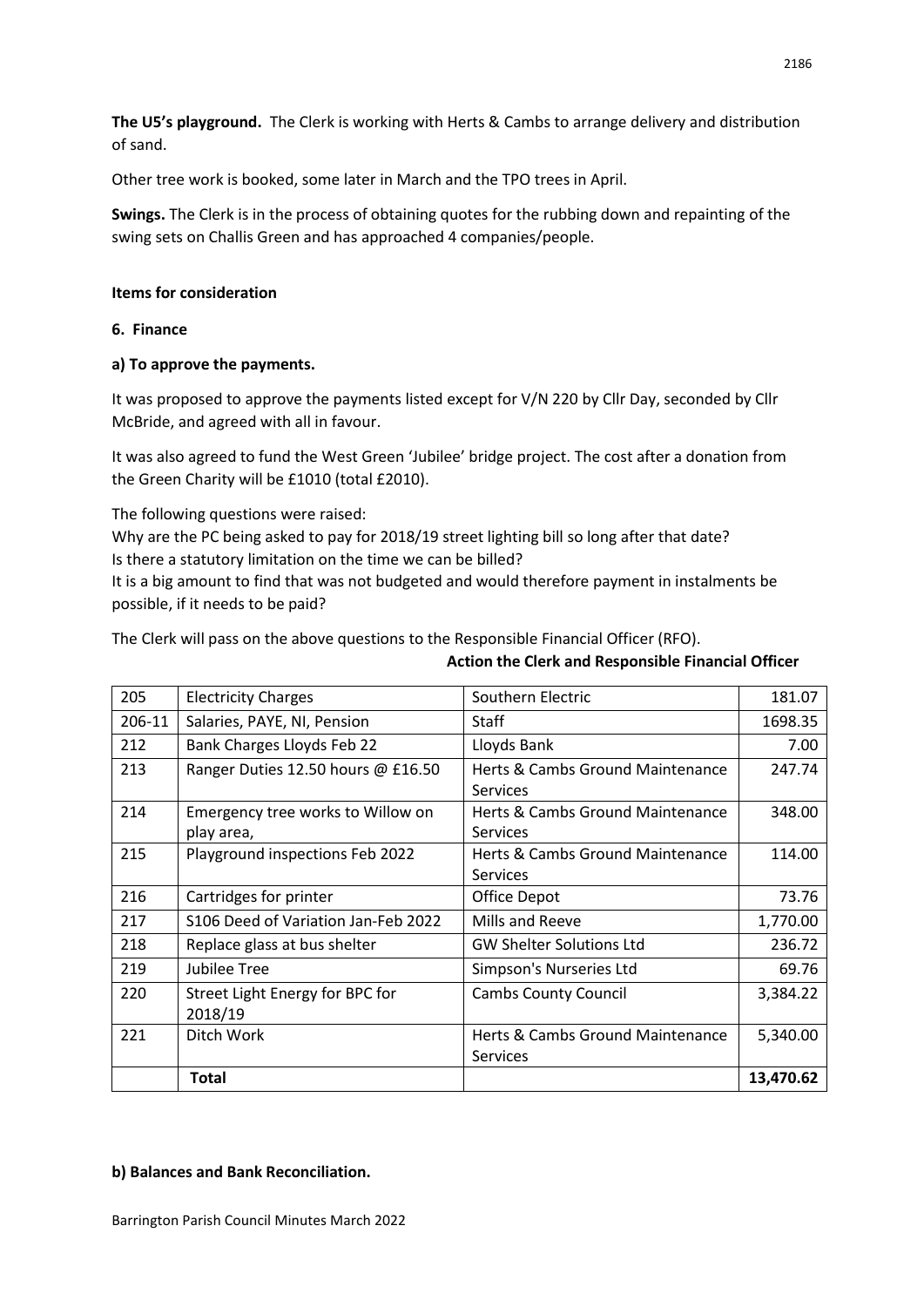Totals in Reconciled Accounts

| <b>Unity Trust Bank</b>          |            | 65,572.99  |
|----------------------------------|------------|------------|
| Lloyds                           | £90,795.30 | 166,937.40 |
| <b>CBS</b>                       | 1,500.00   | 1,500.00   |
| Unity Trust Bank S106            |            | 12.55      |
| <b>Total in Banks reconciled</b> |            | 233,997.84 |

### **c) Review of budget 2021/22 to date.**

After 11 months 60% of the budget has been spent and there is £65.6k in Unity Trust Bank with a further £2.6k to come in from the Green Charity.

From this, there is £13k of February expenses to be paid once approved (which includes a lighting bill of £3384).

With 1) the A Frame costing £14k, 2), the emergency oak tree work and remaining tree work due to be carried out by Acacia back, pay due to our staff and a month's normal expenditure, the yearend bank balance (effectively our reserves) will probably be at or below £40k.

If this is the case, it will be just above the target of 50% of the precept

**d) CAPALC Membership.** It was agreed to renew this membership. **Action Responsible Financial Officer.** 

**d) Internal Auditor appointment.** It was agreed to appoint LGS Services. **Action The Clerk** 

**e) To consider the adoption of the new NALC pay scales backdated to April 2021.** It proposed by Cllr Day, seconded by Cllr Bedford, and agreed by all to adopt the new pay scales and back date increases to April 2021. **Action Responsible Financial Officer.**

# **f) Consideration of a small Jubilee gift for each household such as** a magnet.

It was felt that perhaps magnets were not the best choice when the Parish Council have recognised the issues with climate change. Wildflower seeds were suggested such as the Queen's Platinum Jubilee Wildflower Seed Mix from Pure Flowers (previously circulated by the Clerk) but these are more expensive, and June is really too late to plant them. After this discussion it was agreed that the finance working group should consider this further against the budget.

**7. Open Day (26th March) Update.** It was agreed to send the draft leaflet for printing and to get this delivered to residents as soon as possible. A representative from 2020 Consultancy and Redrow will be present for some of the day and Whitworth who conducted the condition survey on the village hall and pavilion will send the PC some questions that can be used to help form the brief which will be part of the tender document sent out.

**8. Jubilee Events and tree planting.** The tree will be planted and the plaque can be installed over the Jubilee weekend. The clerk has asked Herts and Grounds Maintenance for a quote to clear the area around the beacon on Haslingfield Road. A grant of £500 has been obtained for the village to support a Jubilee Event and the Parish Council have been asked if they would like to be involved with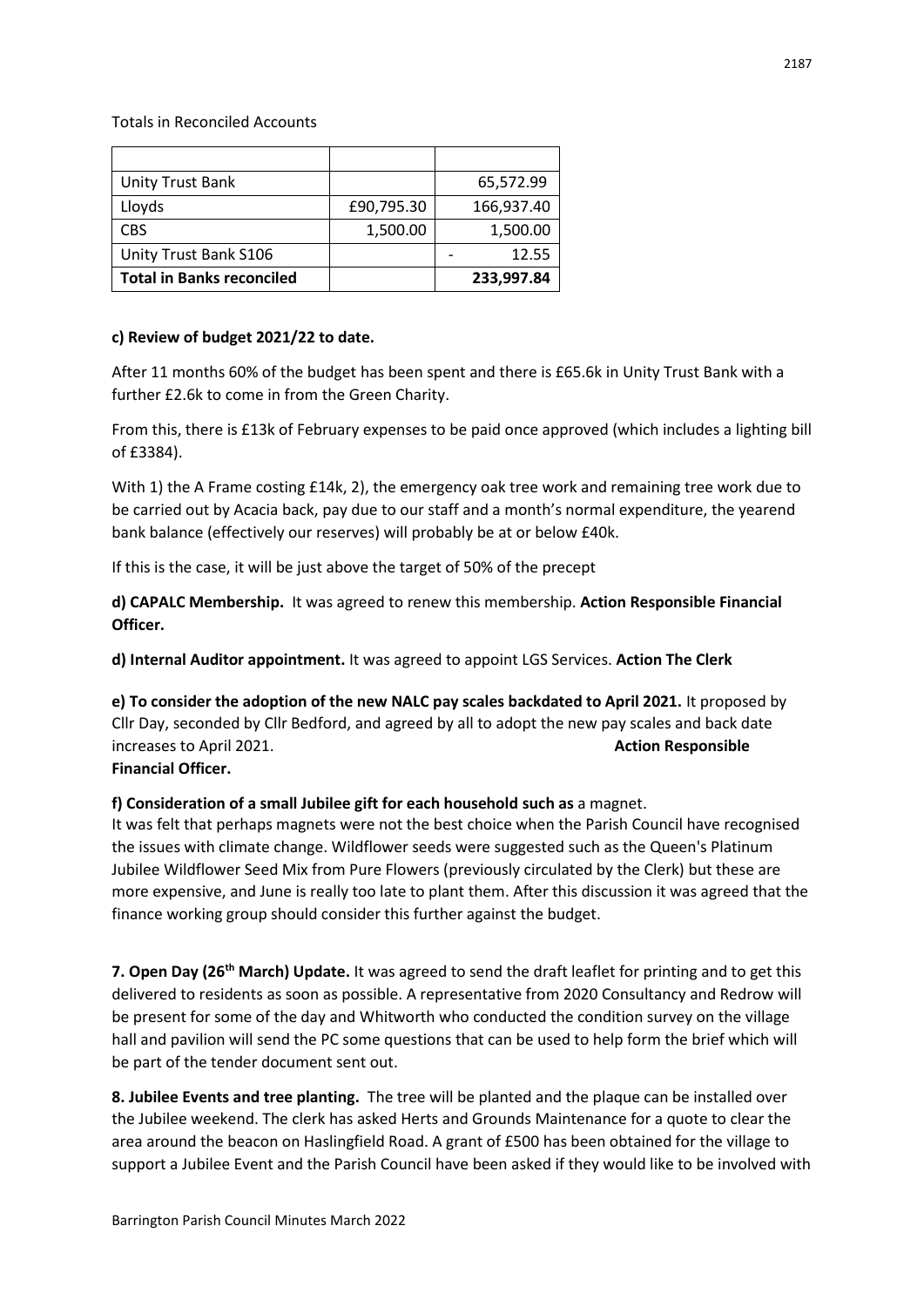the organisation of an event on the Sunday. As so many councillors are absent an email will be sent explaining the current plans and asking if anyone would like to be involved.

# **9. Succession Planning – in May there are PC elections and the number of councillors for**

**Barrington increases to 13**. A number of residents are considering becoming Parish Councillors.

**10. S106 Updates.** There were no further updates.

**11. Parish Council Communications -** it was agreed to use the image from the website but see if a clearer copy could be obtained. **Action The Clerk. Action The Clerk. Action The Clerk.** 

# **12. Reports: The following reports have already been circulated and taken as read.**

a. QE11 woodland and Community Orchard. The sign in the woodland needs recovering or replacing.

b. Footpaths – Cllr Day

c. Ditches– Cllr Bird including the request from the school to carry out work on the bridge over the ditch to the playground.

d. Play ar**e**as – Cllr Day . The Rospa inspection is due in April and it would be good to get a cleaning party to clean the play equipment.

- e. Challis Green Pond Cllr Rhodes-Kemp
- f. Traffic Management Cllr Rhodes- Kemp
- g. Green Charity Cllr Day
- h. Website nothing to report

**13. Highway Issues – reporting of any issues or updates.** Cllr McBride will report two potholes on Haslingfield Road.

# **14. Planning**

# **No comments will made on the following tree applications. The first two are for works for trees on The Green that Acacia are undertaking for the Council:**

# **i) 22/0191/TTCA**

Proposal: T907 Lime -Raise crown to 3.5 metres all round. Site address: Street Record Land Near Daphmoir Close Barrington Cambridgeshire

# **ii) 22/0211/TTCA**

Proposal: 5 items

T973 Sycamore - Raise crown to 3.0 metres all round. T 961 Oak - Raise Crown to 5 metres an cut back lower growth to roadside edge T964 Ash and adjacent Ash - Reduce both Crowns to 5 metres over road T949 Maple Raise Crown to 4 metres over drive and remove dead wood. Site address: Barrington Green High Street Barrington

# **iii) 22/0278/TTCA**

Proposal: Fraxinus excelsior - Large ash tree growing on the fence line - to fell to ground level and replant with something more suitable.

Site address: 71 High Street Barrington Cambridge